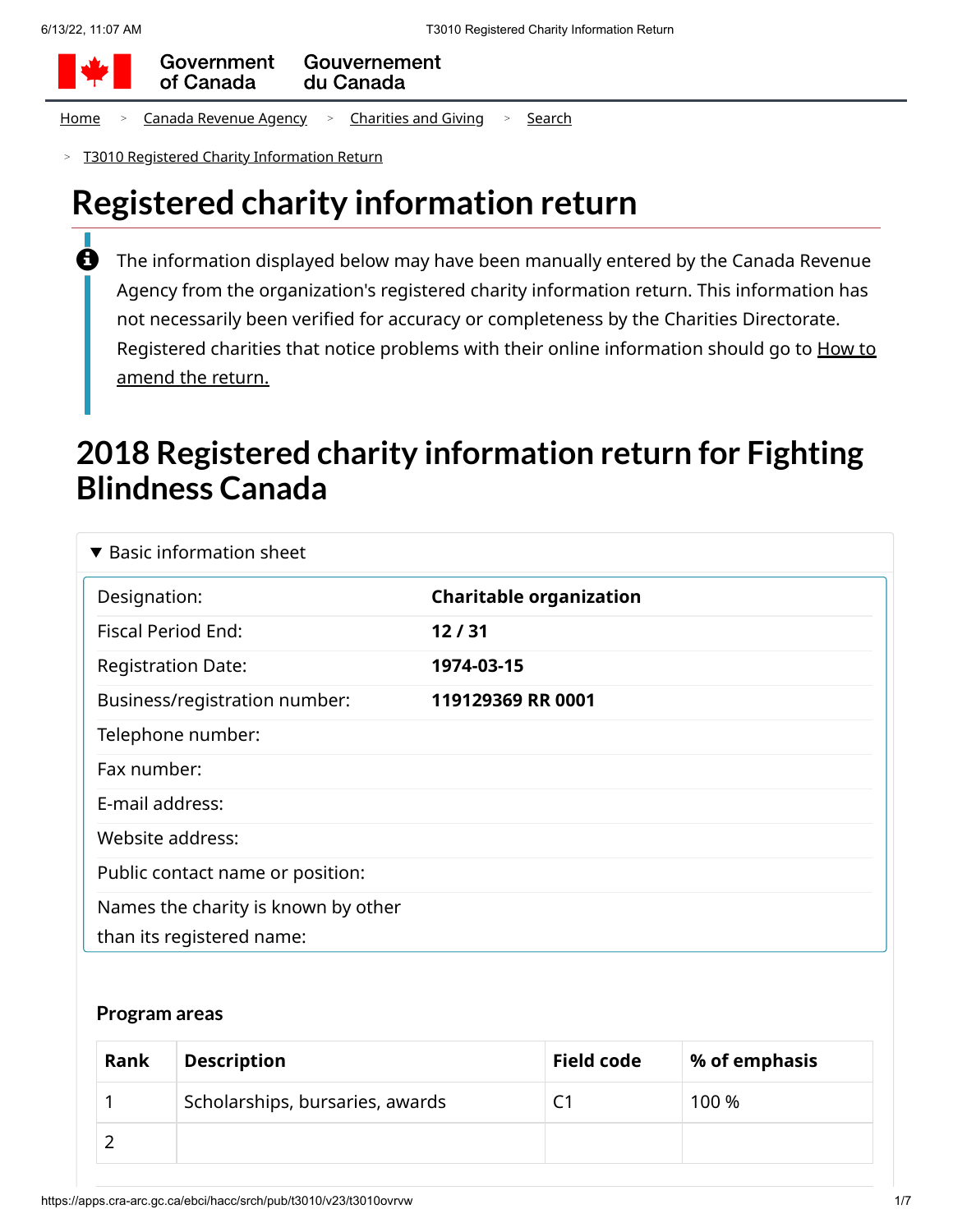| Rank   | <b>Description</b> | <b>Field code</b> | % of emphasis |
|--------|--------------------|-------------------|---------------|
| ∽<br>╌ |                    |                   |               |

### $\blacktriangledown$  Section A - Identification

## **Position, operations, designation**

Web address (if applicable)

#### **fightingblindness.ca**

### **Question A1**

1510 Was the charity in a subordinate position to a head body? **No**

#### **Question A2**

1570 Has the charity wound-up, dissolved, or terminated operations? **No**

## **Question A3**

1600 Is the charity designated as a public foundation or private foundation? **No**

#### ▼ Section B - Directors/Trustees and Like Officials

All charities must complete Form T1235, [Directors/Trustees](https://apps.cra-arc.gc.ca/ebci/hacc/srch/pub/t3010/v23/t3010DrctrsTrstsLkOffcls_dsplyovrvw) and Like Officials Worksheet. Only the public information section of the worksheet is available to the public. Charities subject to the Ontario *Corporations Act* must also complete Form RC232, *Director/Officer Worksheet and Ontario Corporations Information Act Annual Return*.

 $\blacktriangledown$  Section C - Programs and general information

## **Ongoing/new programs and general information**

#### **Question C1**

1800 Was the charity active during the fiscal period?

**Yes**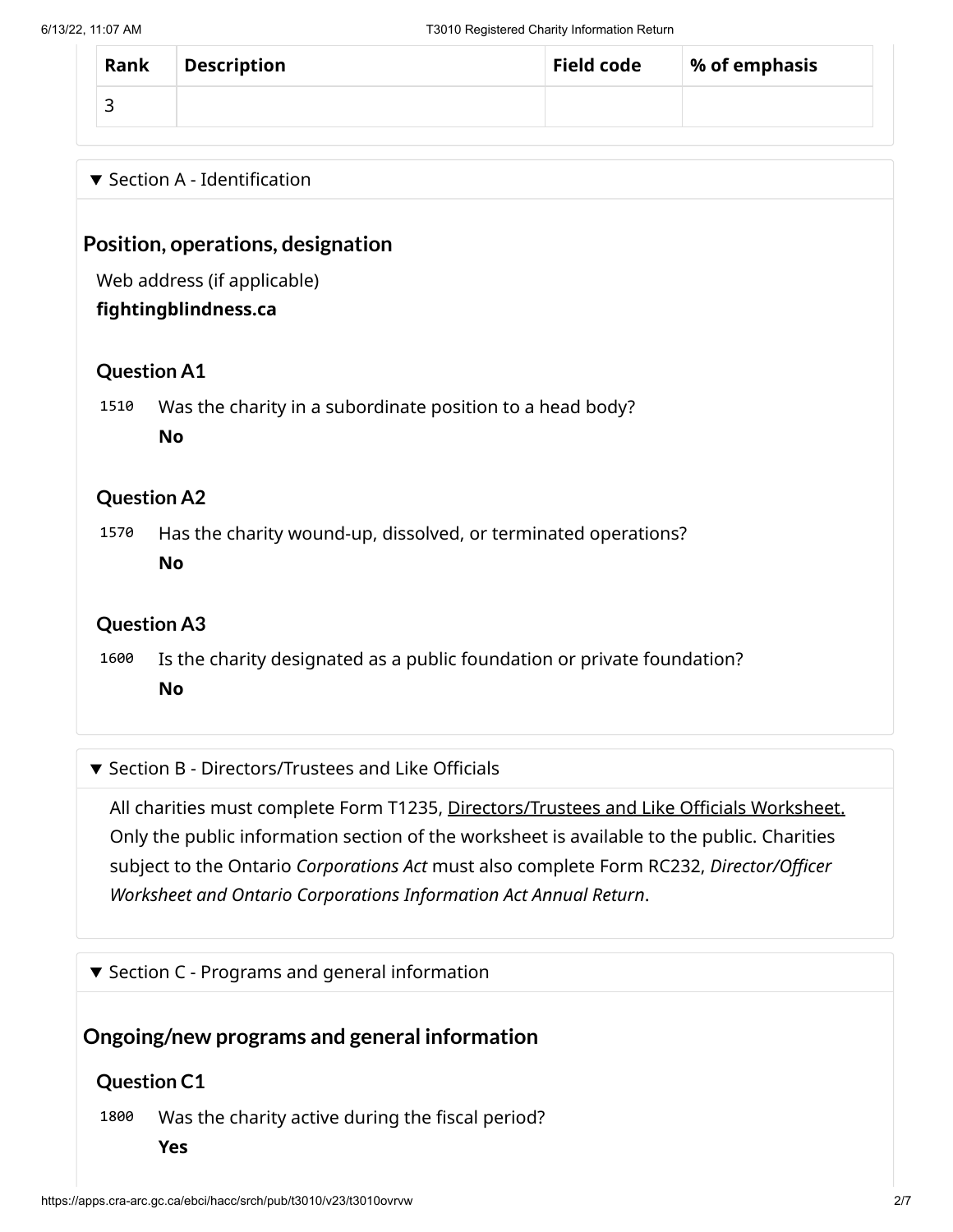#### **Question C2**

Describe all **ongoing** and **new** charitable programs the charity carried on this fiscal period to further its purpose(s) (as defined in its governing documents). "Programs" includes all of the charitable activities that the charity carries out on its own through employees or volunteers as well as through qualified donees and intermediaries. The charity may also use this space to describe the contributions of its volunteers in carrying out its activities, for example, number of volunteers and/or hours. **Do not** include the names of employees or volunteers. Grant-making charities should describe the types of organizations they support. **Do not** describe fundraising activities in this space.

#### Ongoing programs

**The Foundation Fighting Blindness leads the fight against blindness by advancing retinal disease research, education and public awareness. To advance retinal disease research we fund qualified donees, researchers and clinicians investigate treatments and cures for retinal diseases. We educate the public and those affected by vision loss on retinal diseases, their impacts on individuals, and the latest research in to treatment and cures. We do this online, through print publications and at in-person events. We also raise public awareness about retinal disease and related research.**

New programs

#### **Question C3**

 $\mathbf \Theta$ 

П

Registered charities may make gifts to qualified donees. Qualified donees are other registered Canadian charities, as well as certain other organizations described in the Income Tax Act.

2000 Did the charity make gifts or transfer funds to qualified donees or other organizations?

**Yes**

You **must** complete Form T1236, Qualified donees worksheet/Amounts provided to other organizations. Form T1236 is now available to you on the Overview page.

## **Question C4**

2100 Did the charity carry on, fund, or provide any resources through employees, volunteers, agents, joint ventures, contractors, or any other individuals,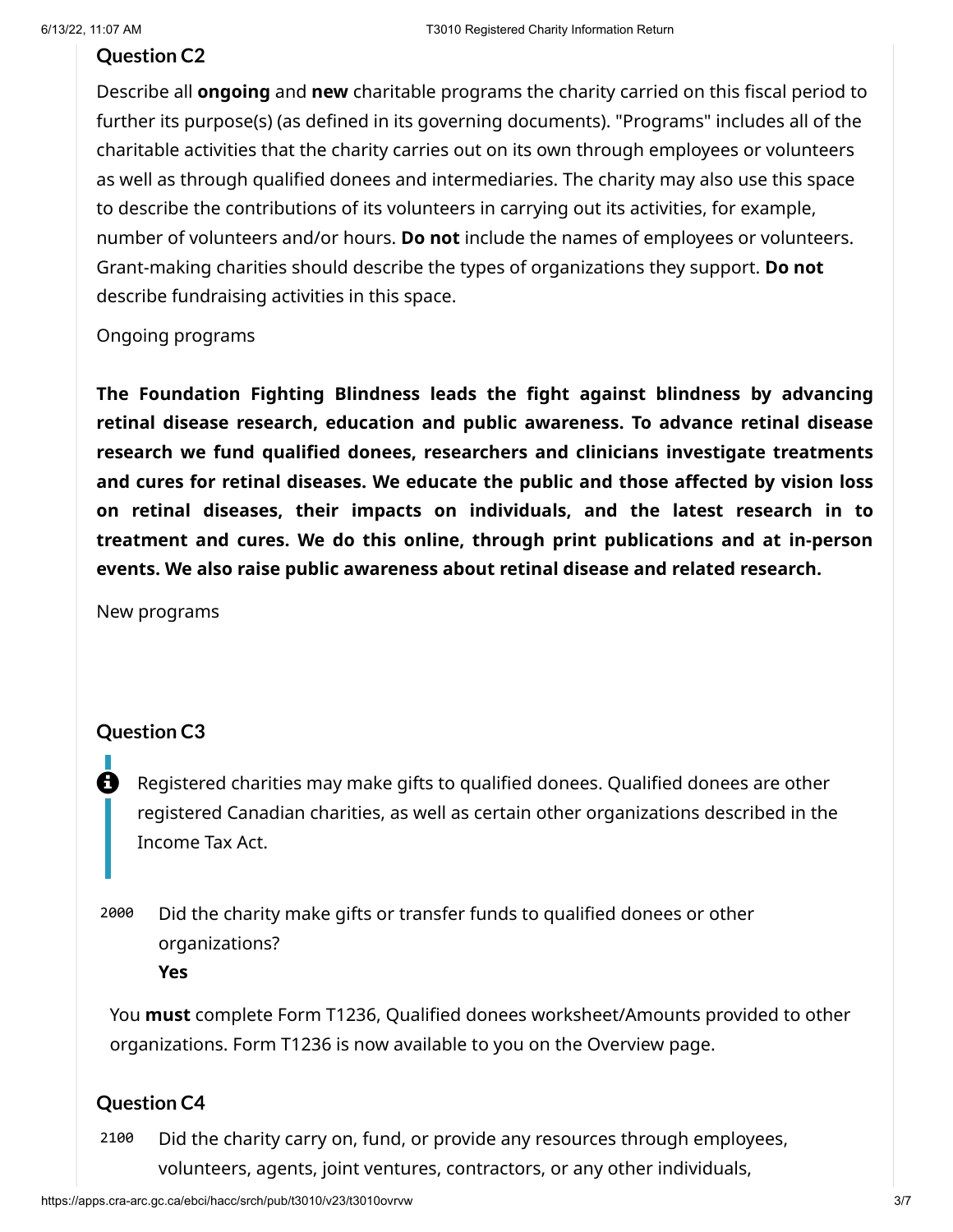intermediaries, entities, or means (other than qualified donees) for any activity/program/project outside Canada? **Yes**

You **must** complete Schedule 2, Activities outside Canada. Schedule 2 is now available to you on the Overview page.

## **Question C5 Political activities**

- A registered charity may pursue political activities only if the activities are non-partisan, related to its charitable purposes, and limited in extent. A political activity is any activity that explicitly communicates to the public that a law, policy or decision of any level of government inside or outside Canada should be retained, opposed, or changed. A
- 2400 (a) Did the charity carry on any political activities during the fiscal period, including making gifts to qualified donees that were intended for political activities? **No**

## **Question C6**

If the charity carried on fundraising activities or engaged third parties to carry on fundraising activities on its behalf, select all fundraising methods that it used during the fiscal period.

## **Types of fundraising methods**

#### *(Select all that apply)*

2500 Advertisements/print/radio/TV commercials 2510 Auctions 2530 Collection plate/boxes 2540 Door-to-door solicitation 2550 Draws/lotteries 2560 Fundraising dinners/galas/concerts 2570 Sales 2575 Internet 2580 Mail campaigns 2590 2600 2610 Targeted contacts 2620 Telephone/TV solicitations 2630 Tournament/sporting events**Planned-giving programs** Targeted corporate donations/sponsorships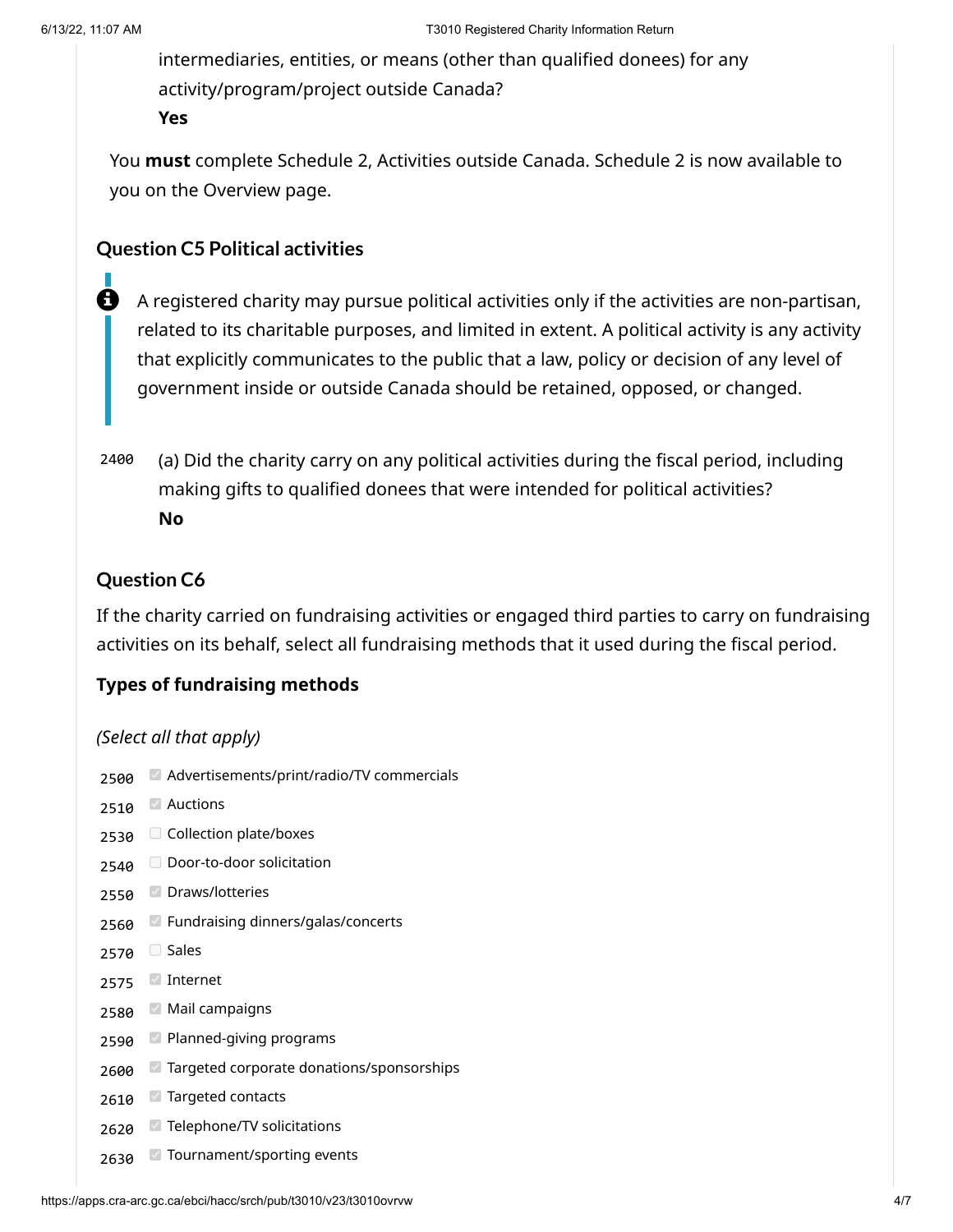2640 Cause-related marketing

2650 <del>O</del> Other

# **Question C7**

2700 Did the charity pay external fundraisers?

**No**

# **Question C8**

3200 Did the charity compensate any of its directors/trustees or like officials or persons not at arm's length from the charity for services provided during the fiscal period (other than reimbursement for expenses)?

**No**

# **Question C9**

3400 Did the charity incur any expenses for compensation of employees during the fiscal period?

**Yes**

You **must** complete Schedule 3, Compensation. Schedule 3 is now available to you on the Overview page.

# **Question C10**

- 3900 Did the charity receive any donations or gifts of any kind valued at \$10,000 or more from any donor that was NOT resident in Canada and was NOT any of the following:
	- a Canadian citizen, nor
	- $\circ$  employed in Canada, nor
	- carrying on a business in Canada, nor
	- $\circ$  a person having disposed of taxable Canadian property?

**Yes**

You **must** complete Schedule 4, Confidential data, Table 2, for each donation of \$10,000 or more. Schedule 4 is now available to you on the Overview page.

## **Question C11**

4000 Did the charity receive any non-cash gifts for which it issued tax receipts? **Yes**

You **must** complete Schedule 5, Non-cash gifts. Schedule 5 is now available to you on the Overview page.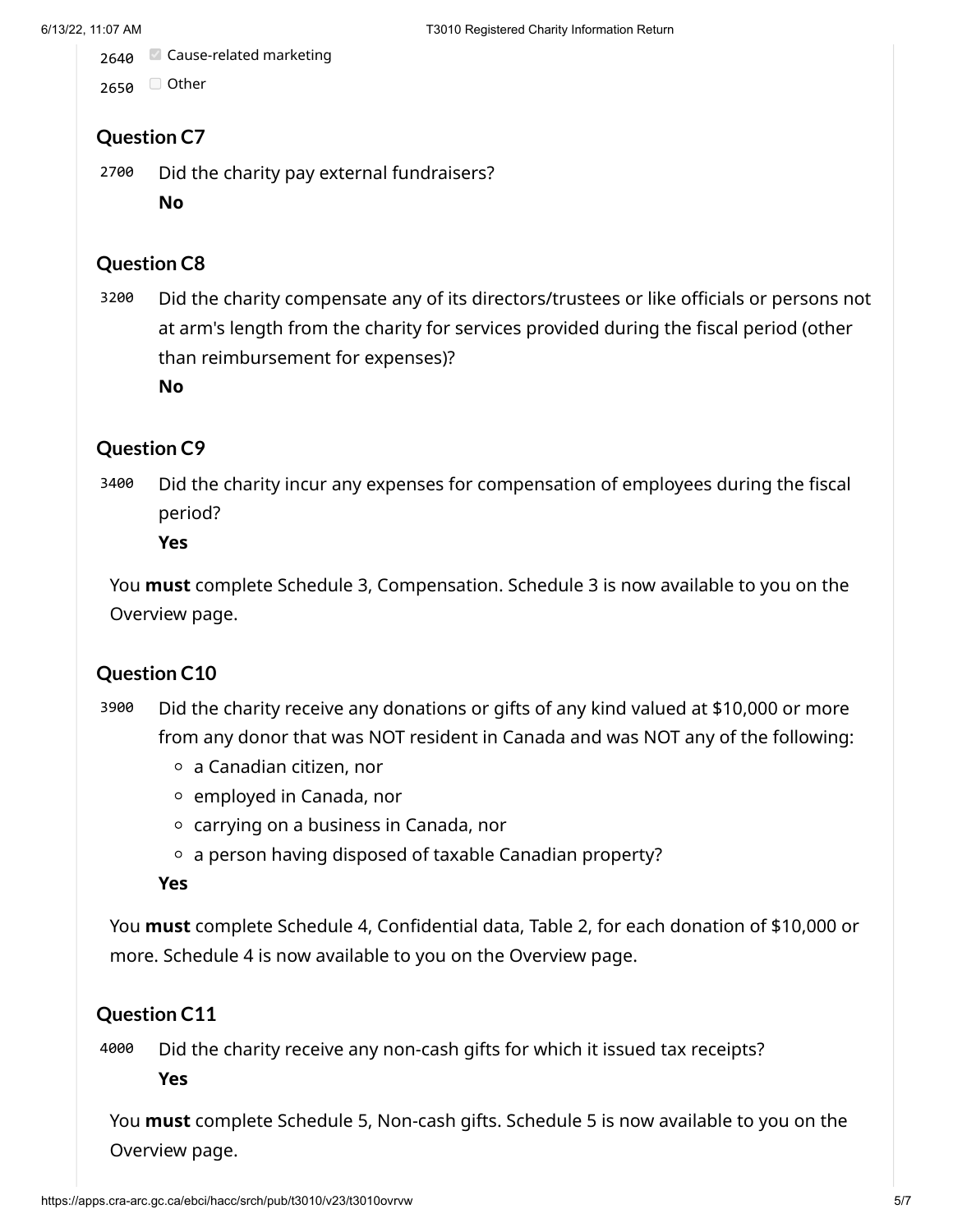## **Question C12**

5800 Did the charity acquire a non-qualifying security?

**No**

## **Question C13**

5810 Did the charity allow any of its donors to use any of its property? (except for permissible uses)

**No**

## **Question C14**

5820 Did the charity issue any of its tax receipts for donations on behalf of another organization?

**No**

# **Question C15**

5830 Did the charity have direct partnership holdings at any time during the fiscal period? **No**

 $\blacktriangledown$  Section D - Financial information

# **Determine which financial section to complete**

If **any** of the following applies to the charity, complete Schedule 6 instead of Section D:

Based on the criteria below, select one of the following:

a) The charity's revenue exceeded \$100,000.

b) The amount of all property (for example, investments, rental properties) not used in charitable activities was more than \$25,000.

c) The charity had permission to accumulate funds during this fiscal period.

**One or more of the above applies to the charity. We will complete Schedule 6**

# **Schedule links**

Schedule 1 - Foundations - This schedule is not applicable

Schedule 2 - [Activities](https://apps.cra-arc.gc.ca/ebci/hacc/srch/pub/t3010/v23/t3010Schdl2_dsplyovrvw) outside Canada